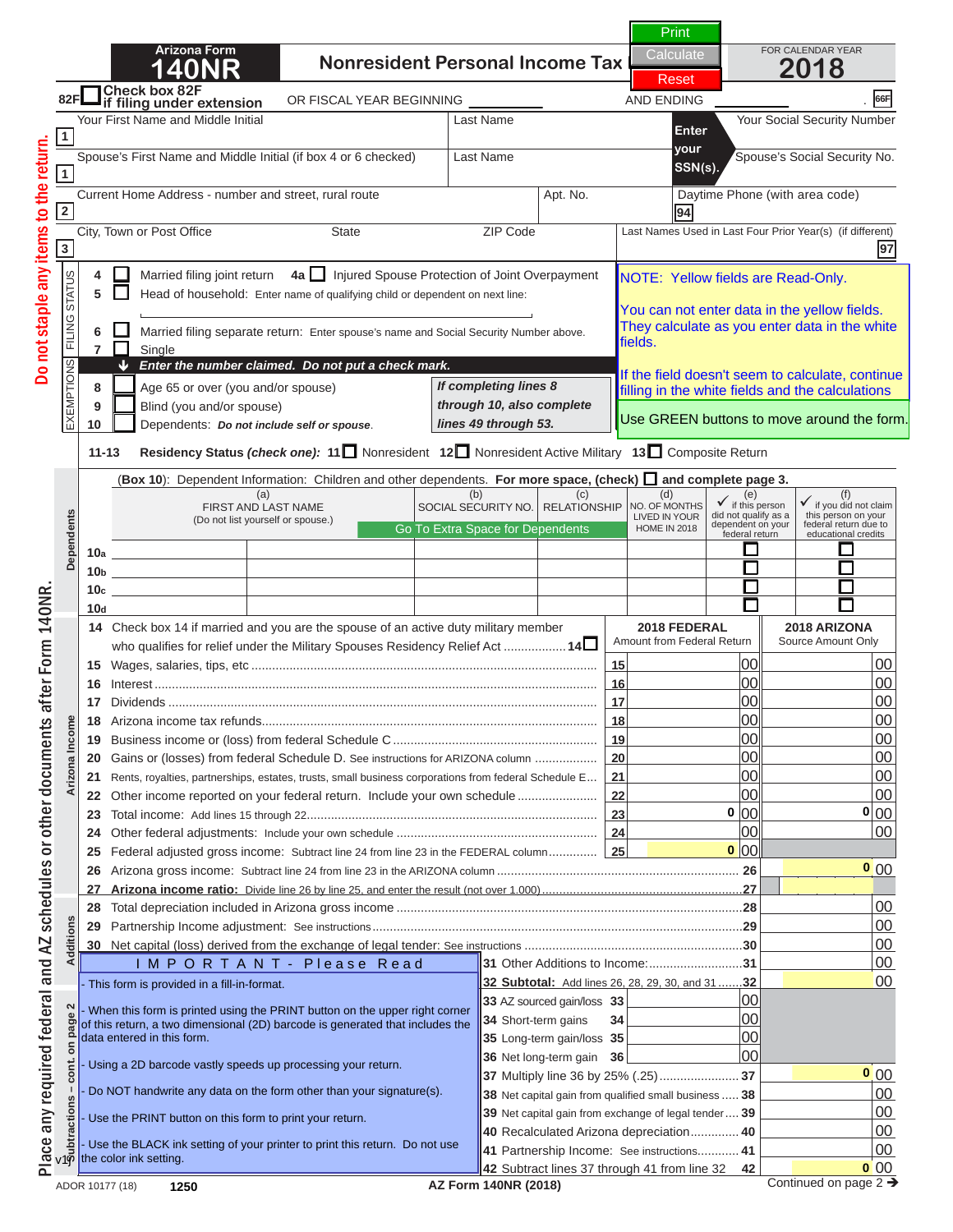## **N O T I C E**

 **43** Enter the amount from page 1, line 42 .......................................................................................................................... **43** 00  **44** Interest on U.S. obligations such as U.S. savings bonds and treasury bills .................................................................. **44** 00 If you are viewing this message,  $\blacksquare$  4 Abis is NOT a complete return **this is NOT a complete return.** 

 **50** Blind: Multiply the number in box 9 by \$1,500 .................................................................................... **50** 00  $\blacksquare$  The number is a completed return: **To print a completed return:** 

 **55 Deductions:** *Check box and enter amount.* See instructions ....................... **<sup>55</sup><sup>I</sup> ITEMIZED 55<sup>S</sup> STANDARD 55** 00 **Example 16** Personal Exemptions: September 2011 11: ............................  **57** Arizona taxable income: Subtract lines 55 and 56 from line 54. If less than zero, enter "0" .................................................... **57** 00 **Example 18** Computed Fields are indicated by a "Red Roy"  **59** Tax from recapture of credits from Arizona Form 301, Part 2, line 36 ........................................................................... **59** 00  $\mathbf{S}^{\text{normal}}$  and the dota field. around the data field).  **62 Balance of tax:** Subtract line 61 from line 60. If line 61 is greater than line 60, enter "0" ........................................................ **62** 00  $\mathbf{v}$  Table **(Required Fields are indicated by a "Red Box" All required fields must be filled in.** 

**Total Payments and Refunds**  $\mathsf{I} \mathsf{I} \mathsf{I} \mathsf{I} \mathsf{I} \mathsf{I} \mathsf{I} \mathsf{I} \mathsf{I} \mathsf{I} \mathsf{I} \mathsf{I} \mathsf{I} \mathsf{I} \mathsf{I} \mathsf{I} \mathsf{I} \mathsf{I} \mathsf{I} \mathsf{I} \mathsf{I} \mathsf{I} \mathsf{I} \mathsf{I} \mathsf{I} \mathsf{I} \mathsf{I} \mathsf{I} \mathsf{I} \mathsf{I} \mathsf{I} \mathsf{I} \mathsf{I} \mathsf{I} \mathsf{I} \mathsf{I} \mathsf{I$ Click on the Green PRINT Button located at the top  **67 Total payments and refundable credits:** Add lines 63 through 66 and enter the total ...................................................... **67** 00 **of page 1. of tax due. Skip line 67, and 71 subtract line 67, 89, 70**  $\sigma$  **69 OVERPAYMENT:** If line 67 is larger than line 62, subtract line 62 from line 67, and enter amount of overpayment ...................... **69** 00

 **Amount Owed Voluntary Gifts ATE: Clicking the DDINT hutten will n NOTE: Clicking the PRINT button will perform the** Neighbors Helping Neighbors..**77** 00 Special Olympics ................**78** 00 Veterans' Donations Fund **79** 00 I Didn't Pay Enough Fund........**<sup>80</sup>** 00 Sustainable State Parks and Road Fund ...................**81** 00 Spay/Neuter of Animals .. **82** 00 **calculations and <sup>83</sup>** Political Party (if amount is entered on line 76 - check only one): **831**Democratic **<sup>832</sup>**Green Party **<sup>833</sup>**Libertarian **<sup>834</sup>**Republican  **84** Estimated payment penalty ........................................................................................................................................... **84** 00 **8511 852 853 852 853 853 853 853 853 853 853 853 853 853 853 853 853 853 853 853 853 853 853 853 853 853 853 853 853 853 853 853 853 853 853 853 853** 

**N O T I C E**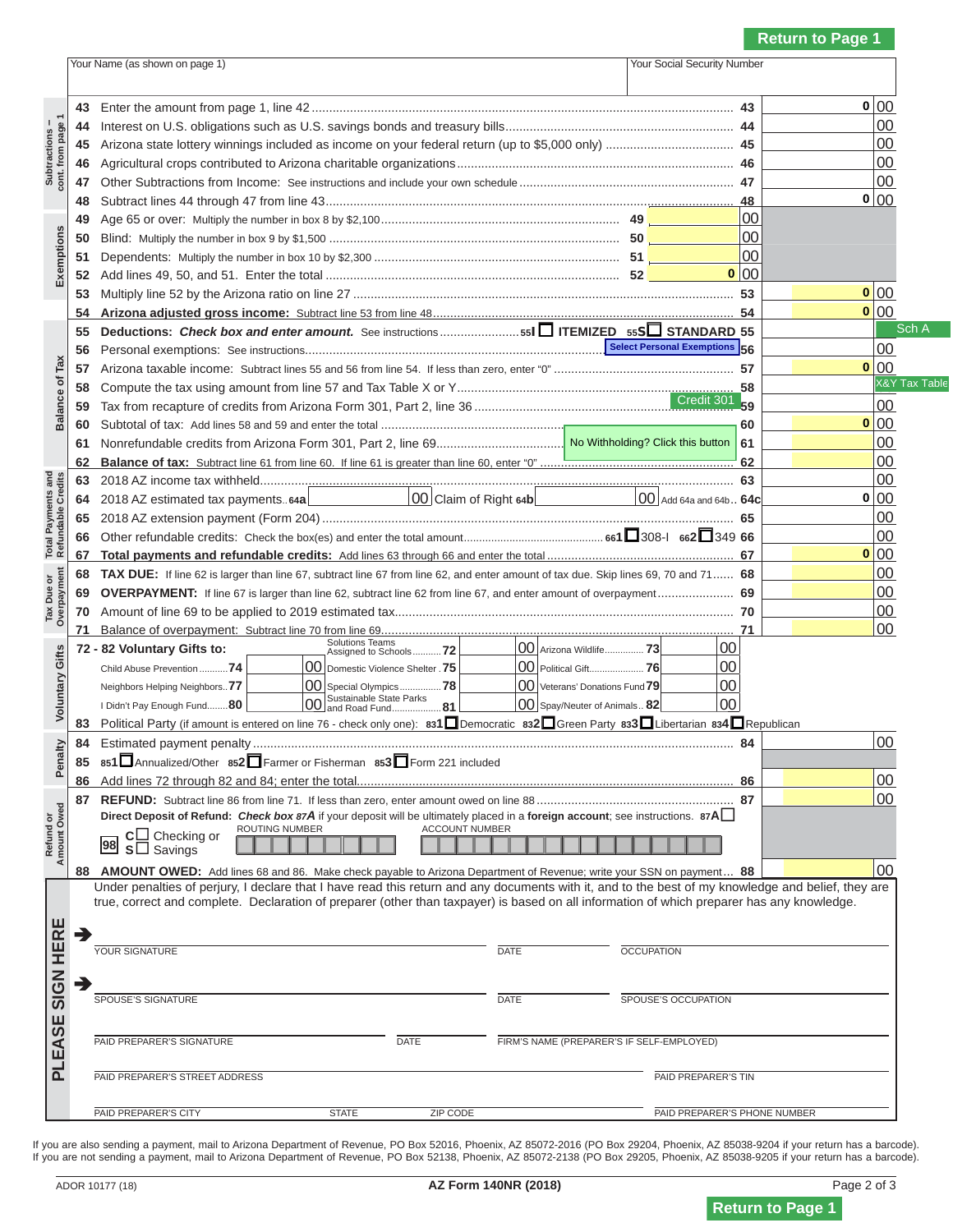# **N O T I C E**

**If you are viewing this message, INT** a comple **this is NOT a complete return.** 

If you do not list **all** dependents claimed on page 1 of your income tax return, you may lose the exemptions. **To print a completed return:** 

dependent on your federal return All required fields must be filled in. **10 All required fields must be filled in.** Raquired Fields are indicated by a "Red Bo" **10h (Required Fields are indicated by a "Red Box" 10.10 avenue de la definition de la propriet de la propriet de la propriet de la propriet de la propriet de la 1011 1011 around the data field). 1012 10k**

lick on the Crean DDINIT Rutton located at the **Click on the Green PRINT Button located at the top** 10p<sub>p</sub> **1** pp<sub>p</sub> **1** pp<sub>p</sub> **1 100quarts 10quarts 1. 10quarts 1. 20quarts 1. 10quarts 1. 10quarts 1. 10r 10r 10r 10r 10r 10r** 

**IOTE**, Cliebing the DDINIT button will norferm **NOTE: Clicking the PRINT button will perform the calculations and update the barcode.** 

**N O T I C E**